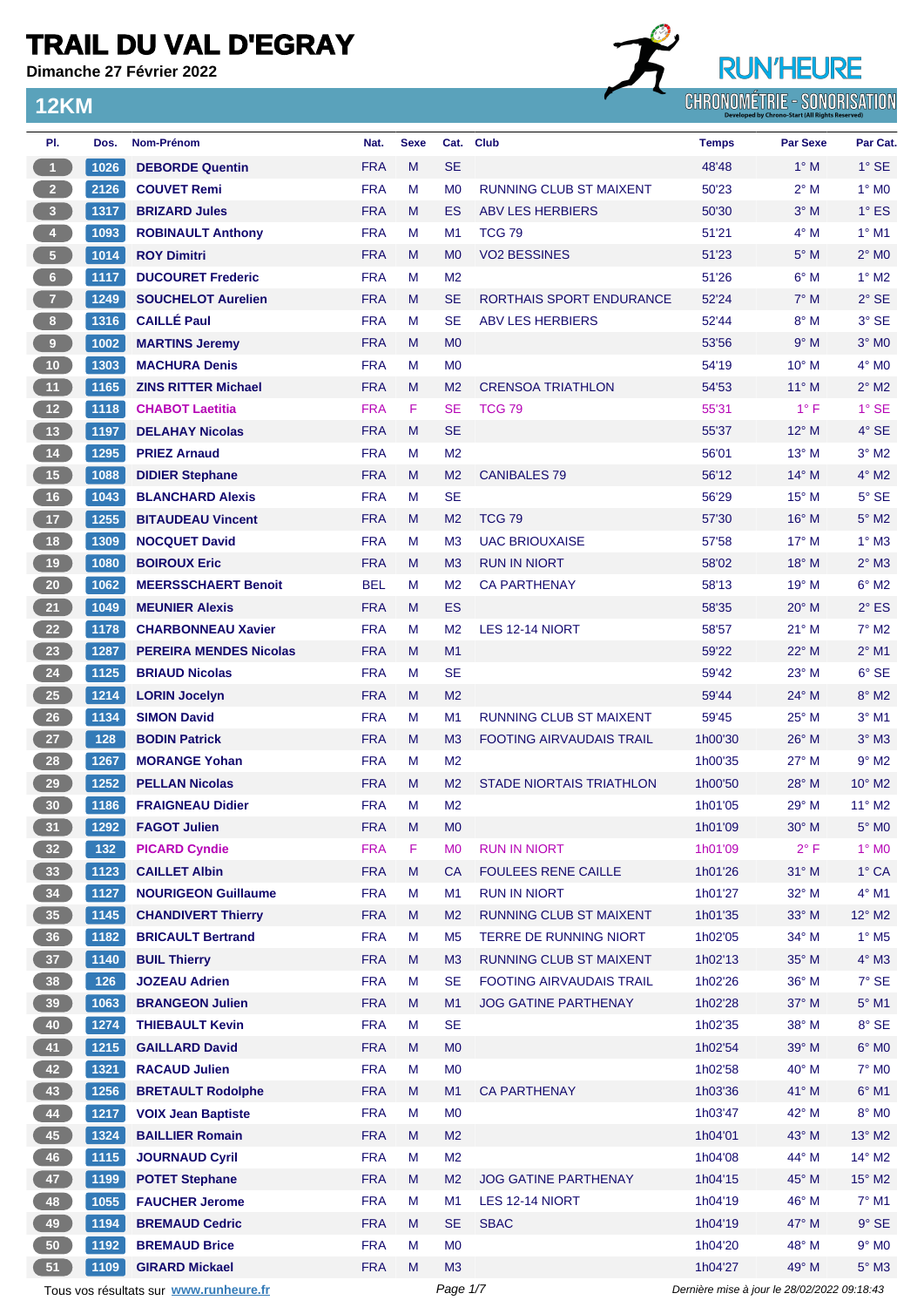**Dimanche 27 Février 2022**

**12KM**

# **RUN'HEURE**

**CHRONOMÉTRIE - SONORISATION** 

| PI.             | Dos. | Nom-Prénom                             | Nat.       | <b>Sexe</b> |                | Cat. Club                       | <b>Temps</b>                                | <b>Par Sexe</b> | Par Cat.                    |
|-----------------|------|----------------------------------------|------------|-------------|----------------|---------------------------------|---------------------------------------------|-----------------|-----------------------------|
| 52              | 1261 | <b>REAUD Daniel</b>                    | <b>FRA</b> | M           | M <sub>5</sub> |                                 | 1h04'29                                     | 50° M           | $2^{\circ}$ M <sub>5</sub>  |
| 53              | 1312 | <b>SAVARIT Fabrice</b>                 | <b>FRA</b> | М           | M <sub>3</sub> |                                 | 1h04'56                                     | $51^{\circ}$ M  | $6^{\circ}$ M3              |
| 54              | 1019 | <b>DA COSTA Paul</b>                   | <b>FRA</b> | M           | M <sub>2</sub> |                                 | 1h05'26                                     | $52^{\circ}$ M  | $16^{\circ}$ M2             |
| 55              | 1196 | <b>JEANJEAN Stephane</b>               | <b>FRA</b> | M           | M <sub>3</sub> | <b>TERRE DE RUNNING NIORT</b>   | 1h05'27                                     | 53° M           | $7^\circ$ M3                |
| 56              | 1032 | <b>GUILLAUD Cedric</b>                 | <b>FRA</b> | M           | M1             |                                 | 1h05'37                                     | $54^{\circ}$ M  | $8^\circ$ M1                |
| 57              | 1247 | <b>MONNET Xavier</b>                   | <b>FRA</b> | м           | M <sub>2</sub> |                                 | 1h05'39                                     | $55^{\circ}$ M  | 17° M2                      |
| 58              | 1198 | <b>GIRARD Gaetan</b>                   | <b>FRA</b> | M           | <b>SE</b>      |                                 | 1h05'56                                     | $56^{\circ}$ M  | $10^{\circ}$ SE             |
| 59              | 1212 | <b>GIRAULT Fabrice</b>                 | <b>FRA</b> | м           | M <sub>4</sub> |                                 | 1h05'57                                     | $57^\circ$ M    | $1^\circ$ M4                |
| 60              | 1066 | <b>POUPIN Theo</b>                     | <b>FRA</b> | M           | <b>SE</b>      |                                 | 1h06'03                                     | $58^\circ$ M    | $11^{\circ}$ SE             |
| 61              | 1314 | <b>ROULON Jean Claide</b>              | <b>FRA</b> | M           | M <sub>5</sub> | <b>FOOTING TRAIL AIRVAUDAIS</b> | 1h06'05                                     | 59° M           | $3°$ M <sub>5</sub>         |
| 62              | 1174 | <b>RINALDI Camille</b>                 | <b>FRA</b> | F.          | <b>SE</b>      |                                 | 1h06'09                                     | $3^{\circ}$ F   | $2°$ SE                     |
| 63              | 1073 | <b>PERIDY Jean Pierre</b>              | <b>FRA</b> | M           | M <sub>4</sub> | <b>STADE NIORTAIS TRIATHLON</b> | 1h06'10                                     | $60^\circ$ M    | $2^{\circ}$ M4              |
| 64              | 1284 | <b>PASQUIER Florent</b>                | <b>FRA</b> | M           | M <sub>3</sub> |                                 | 1h06'25                                     | $61^\circ$ M    | $8^\circ$ M3                |
| 65              | 1065 | <b>MONGE Romain</b>                    | <b>FRA</b> | м           | <b>SE</b>      |                                 | 1h06'35                                     | $62^{\circ}$ M  | $12^{\circ}$ SE             |
| 66              | 125  | <b>AMOROS Virgil</b>                   | <b>FRA</b> | M           | <b>SE</b>      |                                 | 1h06'55                                     | 63° M           | $13^\circ$ SE               |
| 67              | 1230 | <b>VOYER Sebastien</b>                 | <b>FRA</b> | М           | M <sub>2</sub> |                                 | 1h07'04                                     | $64^{\circ}$ M  | $18^{\circ}$ M <sub>2</sub> |
| 68              | 1034 | <b>BLAIN Clement</b>                   | <b>FRA</b> | M           | <b>SE</b>      |                                 | 1h07'09                                     | $65^{\circ}$ M  | $14^{\circ}$ SE             |
| 69              | 1246 | <b>PAIRAULT Jean Claude</b>            | <b>FRA</b> | M           | M <sub>4</sub> |                                 | 1h07'17                                     | $66^{\circ}$ M  | $3°$ M4                     |
| 70              | 1277 | <b>AUBOUIN Didier</b>                  | <b>FRA</b> | M           | M <sub>5</sub> |                                 | 1h07'24                                     | 67° M           | $4^\circ$ M <sub>5</sub>    |
| 71              | 1302 | <b>COUTIN Dominique</b>                | <b>FRA</b> | м           | M <sub>4</sub> |                                 | 1h07'28                                     | $68^{\circ}$ M  | $4^\circ$ M4                |
| 72              | 1211 | <b>CLISSON Julien</b>                  | <b>FRA</b> | M           | M <sub>0</sub> | <b>JOG GATINE PARTHENAY</b>     | 1h07'34                                     | 69° M           | $10^{\circ}$ M <sub>0</sub> |
| 73              | 1114 | <b>MARTIN Mickael</b>                  | <b>FRA</b> | м           | M <sub>2</sub> | <b>JOG GATINE PARTHENAY</b>     | 1h07'34                                     | $70^\circ$ M    | $19^\circ$ M <sub>2</sub>   |
| 74              | 1226 | <b>BITAUDEAU Sonia</b>                 | <b>FRA</b> | F           | M <sub>1</sub> | <b>JOG GATINE PARTHENAY</b>     | 1h07'34                                     | $4^{\circ}$ F   | $1^\circ$ M1                |
| 75              | 1187 | <b>QUIQUELY Joel</b>                   | <b>FRA</b> | M           | M4             | <b>CA PARTHENAY</b>             | 1h07'37                                     | $71^\circ$ M    | $5^\circ$ M4                |
| 76              | 1203 | <b>BERNARDIN Fabien</b>                | <b>FRA</b> | M           | <b>SE</b>      |                                 | 1h07'41                                     | $72^{\circ}$ M  | $15^\circ$ SE               |
| 77              | 1241 | <b>THOREAU Benoit</b>                  | <b>FRA</b> | M           | M <sub>0</sub> |                                 | 1h07'42                                     | 73° M           | $11^{\circ}$ MO             |
| 78              | 1251 | <b>BONNEAU Luc</b>                     | <b>FRA</b> | M           | M <sub>5</sub> | <b>RUN IN NIORT</b>             | 1h07'58                                     | $74^\circ$ M    | $5^{\circ}$ M <sub>5</sub>  |
| 79              | 1258 | <b>TOURET Serge</b>                    | <b>FRA</b> | М           | M <sub>5</sub> | <b>ESG RUNNING</b>              | 1h08'05                                     | $75^{\circ}$ M  | $6^{\circ}$ M <sub>5</sub>  |
| 80              | 1307 | <b>BONNAUD David</b>                   | <b>FRA</b> | M           | M <sub>2</sub> |                                 | 1h08'10                                     | $76^{\circ}$ M  | $20^\circ$ M <sub>2</sub>   |
| 81              | 1308 | <b>NOIRAUD Laurent</b>                 | <b>FRA</b> | M           | M <sub>2</sub> |                                 | 1h08'12                                     | $77^\circ$ M    | 21° M2                      |
| 82 <sup>2</sup> | 1306 | <b>GENEX Nicolas</b>                   | <b>FRA</b> | м           | <b>SE</b>      |                                 | 1h08'15                                     | $78^\circ$ M    | $16^\circ$ SE               |
| 83              | 1236 | <b>JOSEPH Florian</b>                  | <b>FRA</b> | M           | <b>SE</b>      |                                 | 1h08'22                                     | 79° M           | 17° SE                      |
| 84              | 1031 | <b>TREILLE Julien</b>                  | <b>FRA</b> | ${\sf M}$   | M1             | TERRE DE RUNNING NIORT          | 1h08'24                                     | 80° M           | $9°$ M1                     |
| 85              | 1057 | <b>CHAILLOU Erwan</b>                  | <b>FRA</b> | M           | CA             |                                 | 1h08'27                                     | 81° M           | $2^{\circ}$ CA              |
| 86              | 1272 | <b>MOREL Stephane</b>                  | <b>FRA</b> | M           | M <sub>2</sub> |                                 | 1h08'33                                     | 82° M           | 22° M2                      |
| 87              | 1048 | <b>PAUTAL Charlie</b>                  | <b>FRA</b> | М           | <b>SE</b>      | <b>NIORT ENDURANCE 79</b>       | 1h08'35                                     | 83° M           | $18^\circ$ SE               |
| 88              | 143  | <b>BOUILLY Laurent</b>                 | <b>FRA</b> | M           | M1             |                                 | 1h08'35                                     | 84° M           | $10^{\circ}$ M1             |
| 89              | 1191 | <b>NEAU Florian</b>                    | <b>FRA</b> | M           | <b>SE</b>      |                                 | 1h08'36                                     | 85° M           | 19° SE                      |
| 90              | 1033 | <b>NEAU Wilfrid</b>                    | <b>FRA</b> | M           | M1             |                                 | 1h08'39                                     | 86° M           | 11° M1                      |
| 91              | 1301 | <b>LAMIRE Stephane</b>                 | <b>FRA</b> | M           | M <sub>4</sub> |                                 | 1h08'40                                     | 87° M           | $6^\circ$ M4                |
| 92              | 1297 | <b>BAUDRY Maryline</b>                 | <b>FRA</b> | F.          | M <sub>4</sub> | <b>SBAC</b>                     | 1h08'40                                     | $5^{\circ}$ F   | 1° M4                       |
| 93              | 1262 | <b>CAILLAUD Thierry</b>                | <b>FRA</b> | M           | M <sub>3</sub> | <b>SPIRIDON CRECHOIS</b>        | 1h08'47                                     | 88° M           | $9°$ M3                     |
| 94              | 1041 | <b>HARNOIS Morgane</b>                 | <b>FRA</b> | F           | <b>SE</b>      |                                 | 1h08'59                                     | $6^{\circ}$ F   | $3°$ SE                     |
| 95              | 1040 | <b>LAMBERT Clement</b>                 | <b>FRA</b> | M           | <b>SE</b>      |                                 | 1h08'59                                     | 89° M           | 20° SE                      |
| 96              | 1266 | <b>VIOLLEAU Denis</b>                  | <b>FRA</b> | M           | M <sub>5</sub> |                                 | 1h09'00                                     | 90° M           | $7^\circ$ M <sub>5</sub>    |
| 97              | 127  | <b>GUERINEAU Stephane</b>              | <b>FRA</b> | M           | M <sub>2</sub> | ULTRAMICAL86                    | 1h09'02                                     | $91^\circ$ M    | 23° M2                      |
| 98              | 1189 | <b>GAUTIER Celie</b>                   | <b>FRA</b> | F           | <b>SE</b>      |                                 | 1h09'18                                     | $7^\circ$ F     | 4° SE                       |
| 99              | 1015 | <b>DESCHAMPS Justine</b>               | <b>FRA</b> | F           | <b>SE</b>      |                                 | 1h09'18                                     | $8^{\circ}$ F   | $5^\circ$ SE                |
| 100             | 124  | <b>MAUILLON Severin</b>                | <b>FRA</b> | M           | <b>SE</b>      |                                 | 1h09'21                                     | 92° M           | $21^\circ$ SE               |
| 101             | 1056 | <b>CHAILLOU Julien</b>                 | <b>FRA</b> | М           | M <sub>2</sub> | <b>VO2 BESSINES</b>             | 1h09'25                                     | 93° M           | 24° M2                      |
| $102$           | 1323 | <b>DESCHAMPS Julien</b>                | <b>FRA</b> | M           | M1             |                                 | 1h09'29                                     | 94° M           | $12^{\circ}$ M1             |
|                 |      | Tous vos résultats sur www.runheure.fr |            |             | Page 2/7       |                                 | Dernière mise à jour le 28/02/2022 09:18:43 |                 |                             |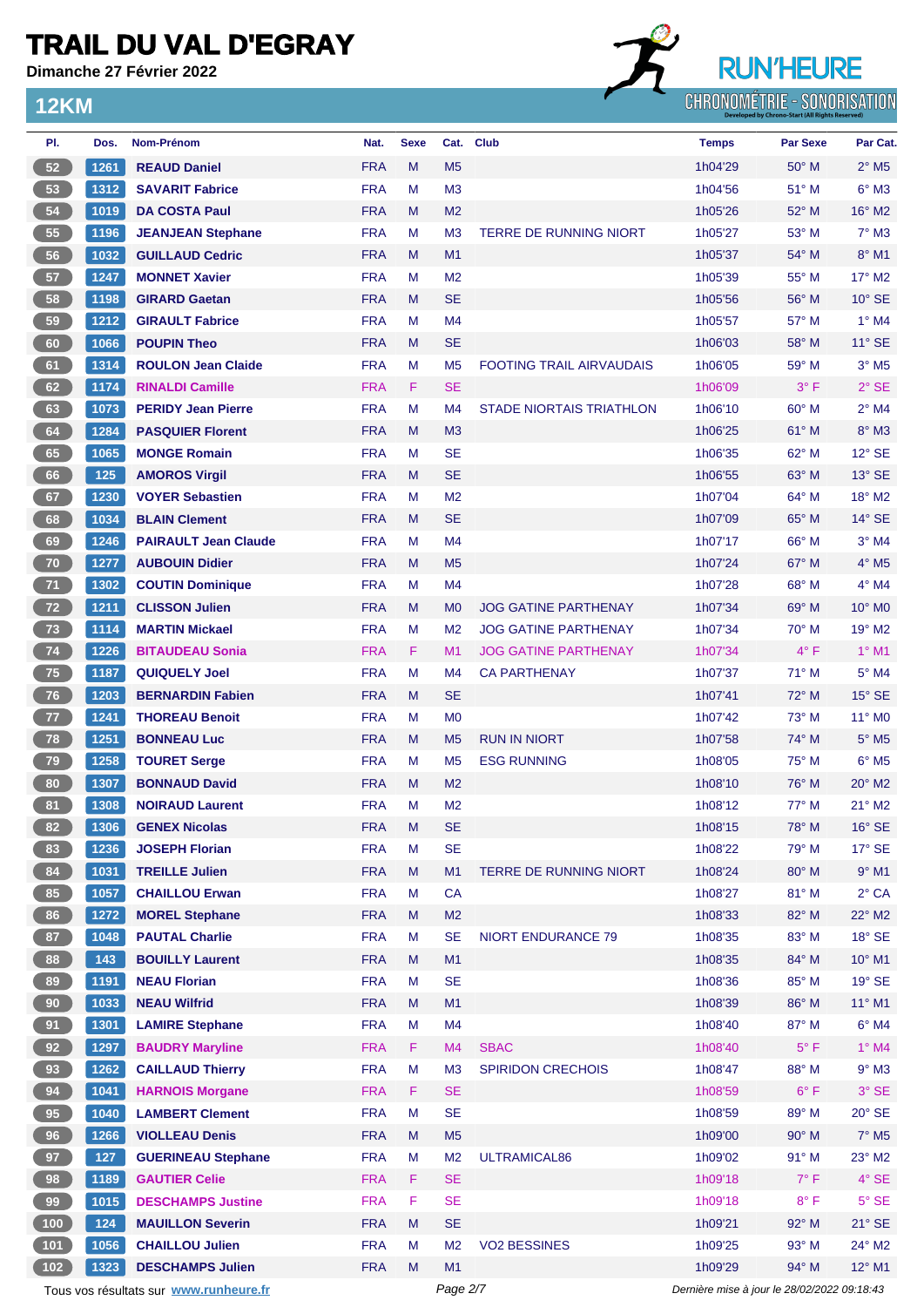**Dimanche 27 Février 2022**

#### **12KM**



| PI.                                               | Dos.  | Nom-Prénom                             | Nat.       | <b>Sexe</b> |                | Cat. Club                       | <b>Temps</b>                                | <b>Par Sexe</b> | Par Cat.                 |
|---------------------------------------------------|-------|----------------------------------------|------------|-------------|----------------|---------------------------------|---------------------------------------------|-----------------|--------------------------|
| (103)                                             | 1232  | <b>LEBEAUPIN Philippe</b>              | <b>FRA</b> | M           | M <sub>3</sub> |                                 | 1h09'31                                     | 95° M           | $10^{\circ}$ M3          |
| $104$                                             | 1300  | <b>VERRIER Yann</b>                    | <b>FRA</b> | м           | CA             |                                 | 1h09'38                                     | 96° M           | 3° CA                    |
| (105)                                             | 1229  | <b>FAUCHER Olivier</b>                 | <b>FRA</b> | M           | M <sub>2</sub> |                                 | 1h09'57                                     | $97^\circ$ M    | 25° M2                   |
| 106                                               | 1170  | <b>RENOU Sebastien</b>                 | <b>FRA</b> | м           | M <sub>2</sub> | <b>VO2 BESSINES</b>             | 1h10'02                                     | $98^\circ$ M    | 26° M2                   |
| (107)                                             | 1111  | <b>POUZET Jocelyn</b>                  | <b>FRA</b> | M           | <b>CA</b>      |                                 | 1h10'13                                     | 99° M           | 4° CA                    |
| 108                                               | 1171  | <b>NICAUD Bertrand</b>                 | <b>FRA</b> | M           | M <sub>2</sub> | <b>VCSM</b>                     | 1h10'14                                     | $100^\circ$ M   | $27^\circ$ M2            |
| (109                                              | 1235  | <b>VALLET Jany</b>                     | <b>FRA</b> | M           | M <sub>6</sub> | <b>SAIVRES SPORT NATURE</b>     | 1h10'22                                     | 101° M          | $1^\circ$ M <sub>6</sub> |
| (110)                                             | 1095  | <b>THIBAULT Julien</b>                 | <b>FRA</b> | M           | M <sub>0</sub> |                                 | 1h10'47                                     | $102^\circ$ M   | 12° M <sub>0</sub>       |
| (111)                                             | 1257  | <b>MALEN Herve</b>                     | <b>FRA</b> | M           | M <sub>3</sub> | <b>SBAC</b>                     | 1h10'48                                     | $103^\circ$ M   | $11^{\circ}$ M3          |
| $\boxed{112}$                                     | 1299  | <b>VERRIER Ariane</b>                  | <b>FRA</b> | F           | M <sub>2</sub> | <b>ESG RUNNING</b>              | 1h10'48                                     | 9° F            | $1^\circ$ M2             |
| (113)                                             | 1206  | <b>SIMONNET Eric</b>                   | <b>FRA</b> | M           | M3             |                                 | 1h11'13                                     | 104° M          | $12^{\circ}$ M3          |
| (114)                                             | 1205  | <b>HENZER Corentin</b>                 | <b>FRA</b> | м           | <b>SE</b>      |                                 | 1h11'14                                     | 105° M          | 22° SE                   |
| (115)                                             | 147   | <b>ROUVREAU Sylvain</b>                | <b>FRA</b> | M           | M <sub>3</sub> |                                 | 1h11'28                                     | $106^\circ$ M   | $13^\circ$ M3            |
| 116                                               | 1166  | <b>GAILLARD David</b>                  | <b>FRA</b> | м           | M3             |                                 | 1h11'30                                     | 107° M          | 14° M3                   |
| (117                                              | 1104  | <b>GODARD David</b>                    | <b>FRA</b> | M           | M <sub>3</sub> | <b>FOULEES 79</b>               | 1h11'34                                     | $108^\circ$ M   | $15^\circ$ M3            |
| $(118)$                                           | 1091  | <b>CHARRUYER Claire</b>                | <b>FRA</b> | F           | M <sub>1</sub> | <b>SPIRIDON MELLOIS</b>         | 1h11'44                                     | $10^{\circ}$ F  | $2^{\circ}$ M1           |
| (119                                              | 1110  | <b>HARDUIN David</b>                   | <b>FRA</b> | M           | M <sub>2</sub> | <b>SPIRIDON MELLOIS</b>         | 1h11'54                                     | $109^\circ$ M   | 28° M2                   |
| $\sqrt{120}$                                      | 1092  | <b>CAMBIER GUILLOT Elisabeth</b>       | <b>FRA</b> | F           | M <sub>2</sub> |                                 | 1h11'58                                     | $11^{\circ}$ F  | $2^{\circ}$ M2           |
| (121)                                             | 1155  | <b>BERTRAND Mickael</b>                | <b>FRA</b> | M           | M <sub>0</sub> |                                 | 1h12'28                                     | $110^{\circ}$ M | 13° MO                   |
| $122$                                             | 1228  | <b>BLANCHE Alain</b>                   | <b>FRA</b> | м           | M <sub>3</sub> | <b>VO2 BESSINES</b>             | 1h12'40                                     | $111^\circ$ M   | 16° M3                   |
| $123$                                             | 1038  | <b>GUIGNARD Gilles</b>                 | <b>FRA</b> | M           | <b>SE</b>      |                                 | 1h12'40                                     | $112^{\circ}$ M | 23° SE                   |
| $124$                                             | 1135  | <b>COUFFIGNAL Sonia</b>                | <b>FRA</b> | F           | M <sub>2</sub> | <b>RUNNING CLUB ST MAIXENT</b>  | 1h12'43                                     | $12^{\circ}$ F  | $3°$ M2                  |
| (125)                                             | 1325  | <b>GOUIN Mickael</b>                   | <b>FRA</b> | M           | M <sub>2</sub> |                                 | 1h12'56                                     | $113^\circ$ M   | 29° M2                   |
| $126$                                             | 1119  | <b>AIRAULT Karine</b>                  | <b>FRA</b> | F           | M <sub>0</sub> | <b>UAC BRIOUXAISE</b>           | 1h13'18                                     | $13^{\circ}$ F  | $2^{\circ}$ MO           |
| (127)                                             | 1242  | <b>POOTHY Prushoth</b>                 | <b>FRA</b> | M           | M <sub>0</sub> |                                 | 1h13'22                                     | 114° M          | 14° MO                   |
| (128)                                             | 1238  | <b>BLEZEAU Virginie</b>                | <b>FRA</b> | F           | M <sub>0</sub> | <b>UAC BRIOUXAISE</b>           | 1h13'29                                     | $14^{\circ}$ F  | $3°$ MO                  |
| (129)                                             | 1209  | <b>JOUSSE Yoann</b>                    | <b>FRA</b> | M           | M <sub>2</sub> | <b>VO2 BESSINES</b>             | 1h13'31                                     | 115° M          | $30^\circ$ M2            |
| 130                                               | 1029  | <b>DUBUIS Vincent</b>                  | <b>FRA</b> | M           | <b>SE</b>      |                                 | 1h13'32                                     | $116^\circ$ M   | 24° SE                   |
|                                                   |       |                                        | <b>FRA</b> | M           | M <sub>7</sub> | <b>JOG GATINE PARTHENAY</b>     |                                             | $117^\circ$ M   | $1^\circ$ M7             |
| (131)                                             | 1164  | <b>COMPAGNON Jean Pierre</b>           |            |             |                |                                 | 1h13'33                                     |                 | 13° M1                   |
| (132)                                             | 1282  | <b>BARROT Sylvain</b>                  | <b>FRA</b> | M           | M1             |                                 | 1h13'41                                     | $118^\circ$ M   |                          |
| (133)                                             | 1311  | <b>BAUDOUIN Christian</b>              | <b>FRA</b> | M           | M4             |                                 | 1h13'42                                     | $119°$ M        | $7^\circ$ M4             |
| 134                                               | 1260  | <b>MEUNIER Alain</b>                   | <b>FRA</b> | M           | M <sub>5</sub> | <b>SBAC</b>                     | 1h13'45                                     | 120° M          | $8^\circ$ M5             |
| (135)                                             | 1223  | <b>GENDRE Ludovic</b>                  | <b>FRA</b> | M           | M4             | <b>SBAC</b>                     | 1h13'45                                     | 121° M          | $8^\circ$ M4             |
| $\begin{array}{c} \n \textbf{136} \\ \end{array}$ | 1265  | <b>CHATELAS Marie Helene</b>           | <b>FRA</b> | F           | M <sub>6</sub> | <b>OCÉAN TRIATHLON</b>          | 1h14'06                                     | $15^{\circ}$ F  | $1^\circ$ M6             |
| (137)                                             | 1113  | <b>FRADIN Alain</b>                    | <b>FRA</b> | ${\sf M}$   | M <sub>3</sub> |                                 | 1h14'11                                     | 122° M          | 17° M3                   |
| $\begin{array}{c} \n \text{138}\n \end{array}$    | 1290  | <b>BODIN Baptiste</b>                  | <b>FRA</b> | M           | M1             |                                 | 1h14'17                                     | 123° M          | 14° M1                   |
| (139)                                             | 1288  | <b>CRAS Louis</b>                      | <b>FRA</b> | M           | M1             | <b>SBAC</b>                     | 1h14'25                                     | 124° M          | 15° M1                   |
| $\begin{array}{c} \hline 140 \end{array}$         | 149   | <b>BOISSEAU Baptiste</b>               | <b>FRA</b> | M           | <b>SE</b>      |                                 | 1h14'29                                     | 125° M          | $25^{\circ}$ SE          |
| (141)                                             | $136$ | <b>RAIMOND Sandrine</b>                | <b>FRA</b> | F           | M4             | <b>UAC BRIOUXAISE</b>           | 1h14'31                                     | $16^{\circ}$ F  | $2^{\circ}$ M4           |
| $142$                                             | 1289  | <b>DUMONT Jean Nicolas</b>             | <b>FRA</b> | М           | <b>SE</b>      |                                 | 1h14'47                                     | 126° M          | 26° SE                   |
| (143)                                             | 1278  | <b>MORLIER Sylvain</b>                 | <b>FRA</b> | ${\sf M}$   | M1             |                                 | 1h14'48                                     | 127° M          | 16° M1                   |
| 144                                               | 1074  | <b>BOUCROT Gregory</b>                 | <b>FRA</b> | M           | M <sub>0</sub> | <b>CANIBALES 79</b>             | 1h14'50                                     | 128° M          | 15° MO                   |
| (145)                                             | 1036  | <b>HUMEAU Morgane</b>                  | <b>FRA</b> | F           | <b>SE</b>      |                                 | 1h14'51                                     | $17^\circ$ F    | $6°$ SE                  |
| $(146)$                                           | 1136  | <b>NOTTIN Serge</b>                    | <b>FRA</b> | M           | M <sub>3</sub> | RUNNING CLUB ST MAIXENT         | 1h14'53                                     | 129° M          | $18^\circ$ M3            |
| (147)                                             | 1231  | <b>MORISSET Gilles</b>                 | <b>FRA</b> | ${\sf M}$   | M <sub>3</sub> | <b>CA PARTHENAY</b>             | 1h15'05                                     | 130° M          | 19° M3                   |
| 148                                               | 1076  | <b>POIRIER Celia</b>                   | <b>FRA</b> | F           | M1             |                                 | 1h15'13                                     | $18^{\circ}$ F  | $3°$ M1                  |
| (149)                                             | 1013  | <b>VEROT Yoanne</b>                    | <b>FRA</b> | M           | <b>SE</b>      |                                 | 1h15'22                                     | 131° M          | $27^\circ$ SE            |
| (150)                                             | 1298  | <b>VERRIER Cyril</b>                   | <b>FRA</b> | М           | M <sub>2</sub> | <b>ESG RUNNING</b>              | 1h15'25                                     | 132° M          | 31° M2                   |
| (151)                                             | 1318  | <b>DUPUIS Cecile</b>                   | <b>FRA</b> | F           | M1             | <b>ESG RUNNING</b>              | 1h15'40                                     | 19°F            | $4^\circ$ M1             |
| $152$                                             | 1253  | <b>PELLAN Anne Gaelle</b>              | <b>FRA</b> | F           | M <sub>2</sub> | <b>STADE NIORTAIS TRIATHLON</b> | 1h15'47                                     | $20^{\circ}$ F  | $4^\circ$ M2             |
| 153                                               | 144   | <b>BONNET Malvina</b>                  | <b>FRA</b> | F           | M <sub>2</sub> | <b>CA PARTHENAY</b>             | 1h15'53                                     | 21° F           | $5^\circ$ M2             |
|                                                   |       | Tous vos résultats sur www.runheure.fr |            |             | Page 3/7       |                                 | Dernière mise à jour le 28/02/2022 09:18:43 |                 |                          |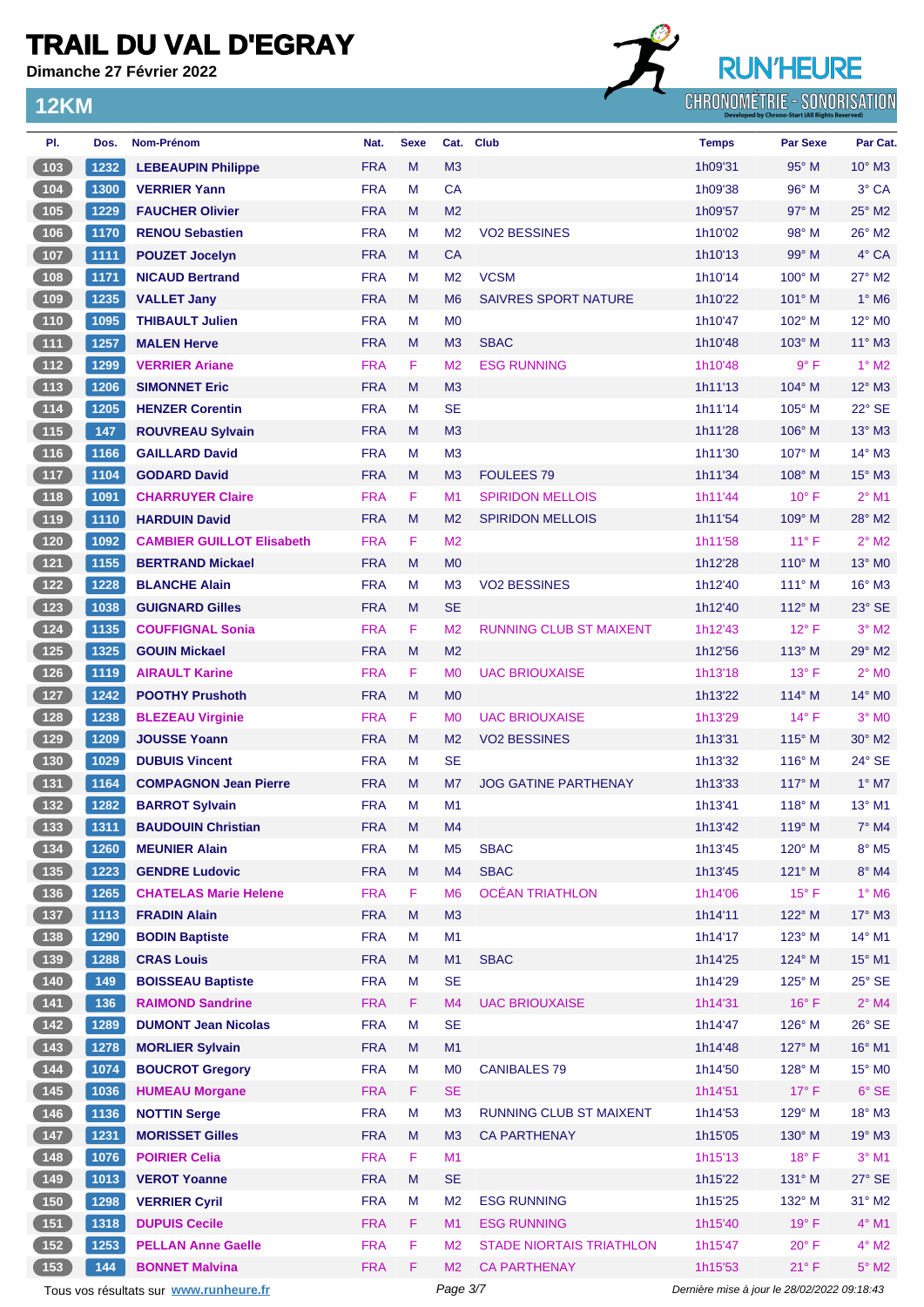**Dimanche 27 Février 2022**

**12KM**

## **RUN'HEURE** CHRONOMÉTRIE - SONORISATION

| PI.                                               | Dos.                                               | <b>Nom-Prénom</b>                      | Nat.       | <b>Sexe</b> | Cat.           | <b>Club</b>                     | <b>Temps</b>                                | <b>Par Sexe</b> | Par Cat.                   |
|---------------------------------------------------|----------------------------------------------------|----------------------------------------|------------|-------------|----------------|---------------------------------|---------------------------------------------|-----------------|----------------------------|
| (154)                                             | 1087                                               | <b>BOUDAUD Gerald</b>                  | <b>FRA</b> | M           | M <sub>2</sub> | <b>CANIBALES 79</b>             | 1h16'04                                     | $133^\circ$ M   | $32^\circ$ M2              |
| $155$                                             | 1222                                               | <b>DUPRE Lea</b>                       | <b>FRA</b> | F           | <b>SE</b>      |                                 | 1h16'07                                     | $22^{\circ}$ F  | 7° SE                      |
| (156)                                             | 1146                                               | <b>YRIARTE Valerine</b>                | <b>FRA</b> | F           | M <sub>3</sub> | <b>RUNNING CLUB ST MAIXENT</b>  | 1h16'18                                     | $23^\circ$ F    | $1^\circ$ M3               |
| 157                                               | 142                                                | <b>ITOUA Benoit</b>                    | <b>FRA</b> | M           | M4             | <b>HOPITAL DE NIORT</b>         | 1h16'20                                     | 134° M          | $9°$ M4                    |
| 158                                               | 1234                                               | <b>PRIMAULT Nelly</b>                  | <b>FRA</b> | F           | M <sub>1</sub> | <b>UAC BRIOUXAISE</b>           | 1h16'22                                     | $24^{\circ}$ F  | 5° M1                      |
| 159                                               | 1016                                               | <b>BONNET Jean Marie</b>               | <b>FRA</b> | M           | M <sub>5</sub> |                                 | 1h16'34                                     | 135° M          | $9^{\circ}$ M <sub>5</sub> |
| (160)                                             | 1280                                               | <b>FRIDRICK Marianna</b>               | <b>FRA</b> | F           | M <sub>0</sub> |                                 | 1h16'35                                     | $25^{\circ}$ F  | $4^\circ$ MO               |
| (161)                                             | 1271                                               | <b>BERTEAUD Frederic</b>               | <b>FRA</b> | M           | M4             | <b>SPIRIDON CRECHOIS</b>        | 1h16'36                                     | 136° M          | 10° M4                     |
| 162                                               | 1291                                               | <b>MADIER Leopold</b>                  | <b>FRA</b> | M           | M <sub>0</sub> |                                 | 1h16'45                                     | 137° M          | 16° M <sub>0</sub>         |
| (163)                                             | 1105                                               | <b>BREDIF Bruno</b>                    | <b>FRA</b> | м           | M <sub>4</sub> |                                 | 1h17'06                                     | 138° M          | 11° M4                     |
| (164)                                             | 1157                                               | <b>DRABIK Sebastien</b>                | <b>FRA</b> | M           | M <sub>2</sub> |                                 | 1h17'16                                     | 139° M          | $33^\circ$ M2              |
| 165                                               | 1296                                               | <b>JARRY Laurent</b>                   | <b>FRA</b> | M           | M <sub>5</sub> |                                 | 1h17'44                                     | $140^\circ$ M   | 10° M5                     |
| 166                                               | 1112                                               | <b>BELLIVIER Christophe</b>            | <b>FRA</b> | M           | M <sub>2</sub> | <b>SPIRIDON MELLOIS</b>         | 1h18'01                                     | $141^\circ$ M   | 34° M2                     |
| $167$                                             | 1143                                               | <b>GUIONNET Remy</b>                   | <b>FRA</b> | M           | M <sub>3</sub> | <b>RUNNING CLUB ST MAIXENT</b>  | 1h18'06                                     | 142° M          | $20^\circ$ M3              |
| (168)                                             | 1201                                               | <b>DOLCI Bruno</b>                     | <b>FRA</b> | M           | M <sub>3</sub> | <b>RUNNING CLUB ST MAIXENT</b>  | 1h18'06                                     | $143^\circ$ M   | $21^{\circ}$ M3            |
| 169                                               | 135                                                | <b>DURAND Patrick</b>                  | <b>FRA</b> | M           | M4             |                                 | 1h18'08                                     | $144^\circ$ M   | $12^{\circ}$ M4            |
| $\boxed{170}$                                     | 1208                                               | <b>FICHET Arnaud</b>                   | <b>FRA</b> | M           | <b>JU</b>      |                                 | 1h18'09                                     | $145^\circ$ M   | $1^\circ$ JU               |
| $171$                                             | 1227                                               | <b>GAUTIER Frederic</b>                | <b>FRA</b> | M           | M <sub>4</sub> | <b>COURIR À NIORT</b>           | 1h18'10                                     | $146^\circ$ M   | 13° M4                     |
| (172)                                             | 1276                                               |                                        | <b>FRA</b> | M           | M <sub>4</sub> | <b>NIORT ENDURANCE 79</b>       | 1h18'24                                     | 147° M          | 14° M4                     |
|                                                   |                                                    | <b>JUBLOT Philippe</b>                 | <b>FRA</b> | M           | M <sub>6</sub> |                                 |                                             | $148^\circ$ M   | $2^{\circ}$ M <sub>6</sub> |
| $173$                                             | 1179                                               | <b>PIOT Jean Paul</b>                  | <b>FRA</b> | M           |                |                                 | 1h18'28                                     | $149^\circ$ M   | 22° M3                     |
| (174)                                             | 1122                                               | <b>CAILLET Yann</b>                    |            |             | M <sub>3</sub> | <b>FOULEES RENE CAILLE</b>      | 1h18'48                                     |                 |                            |
| $175$                                             | 1181                                               | <b>DESNOUES Herve</b>                  | <b>FRA</b> | М           | M <sub>3</sub> |                                 | 1h19'06                                     | $150^\circ$ M   | $23^\circ$ M3              |
| (176)                                             | 1190                                               | <b>LENGLIN Maelenn</b>                 | <b>FRA</b> | F           | M <sub>2</sub> |                                 | 1h19'11                                     | $26^{\circ}$ F  | $6^\circ$ M2               |
| 177                                               | 1273                                               | <b>TEXIER Laurent</b>                  | <b>FRA</b> | M           | M <sub>2</sub> |                                 | 1h19'22                                     | 151° M          | 35° M2                     |
| (178)                                             | 1245                                               | <b>BOUCHET Martine</b>                 | <b>FRA</b> | F           | M <sub>4</sub> | <b>CASC ROUTE 79</b>            | 1h19'35                                     | $27^\circ$ F    | $3°$ M4                    |
| 179                                               | 1219                                               | <b>BONNEVAL Benjamin</b>               | <b>FRA</b> | M           | M <sub>2</sub> |                                 | 1h19'48                                     | 152° M          | 36° M2                     |
| (180                                              | 1167                                               | <b>ARDOUIN Jean Christophe</b>         | <b>FRA</b> | M           | M <sub>2</sub> |                                 | 1h19'49                                     | $153^\circ$ M   | $37^\circ$ M2              |
| $181$                                             | 1233                                               | <b>CLEMO Remi</b>                      | <b>FRA</b> | M           | M4             |                                 | 1h19'54                                     | 154° M          | $15^{\circ}$ M4            |
| $\sqrt{182}$                                      | 1042                                               | <b>PLOQUIN Claude</b>                  | <b>FRA</b> | M           | M <sub>6</sub> |                                 | 1h20'00                                     | $155^{\circ}$ M | $3°$ M <sub>6</sub>        |
| (183)                                             | 1200                                               | <b>GAUVIN Christophe</b>               | <b>FRA</b> | M           | M <sub>3</sub> |                                 | 1h20'00                                     | 156° M          | 24° M3                     |
| 184                                               | $\left[ \begin{array}{c} 1239 \end{array} \right]$ | <b>POILANE Alice</b>                   | <b>FRA</b> | F           | <b>SE</b>      |                                 | 1h20'06                                     | $28^{\circ}$ F  | 8° SE                      |
| $185$                                             | 1320                                               | <b>RENOUX Celine</b>                   | <b>FRA</b> | F           | M <sub>2</sub> | <b>RUNNING CLUB ST MAIXENT</b>  | 1h20'09                                     | $29°$ F         | $7^\circ$ M2               |
| (186)                                             | 1144                                               | <b>PLOURDE Jennifer</b>                | <b>FRA</b> | F           | <b>SE</b>      | <b>RUNNING CLUB ST MAIXENT</b>  | 1h20'09                                     | $30^\circ$ F    | $9°$ SE                    |
| $\begin{array}{c} \n \textbf{187} \\ \end{array}$ | 1168                                               | <b>BOSA Bruno</b>                      | <b>FRA</b> | M           | <b>SE</b>      |                                 | 1h20'23                                     | 157° M          | 28° SE                     |
| (188)                                             | 1090                                               | <b>LARRIGNON Herve</b>                 | <b>FRA</b> | M           | M <sub>2</sub> |                                 | 1h20'35                                     | 158° M          | 38° M2                     |
| $\begin{array}{c} \n \text{189}\n \end{array}$    | 141                                                | <b>JAMIN Matheo</b>                    | <b>FRA</b> | M           | ES             | <b>VO2 BESSINES</b>             | 1h20'36                                     | 159° M          | $3^\circ$ ES               |
| (190)                                             | 140                                                | <b>JAMIN Emmanuel</b>                  | <b>FRA</b> | M           | M <sub>3</sub> | <b>HOPITAL DE NIORT</b>         | 1h20'37                                     | 160° M          | 25° M3                     |
| 191                                               | 1310                                               | <b>CHÂTEAU Sandrine</b>                | <b>FRA</b> | F           | M <sub>3</sub> | <b>RUN IN NIORT</b>             | 1h20'53                                     | 31° F           | $2^{\circ}$ M3             |
| (192)                                             | 1218                                               | <b>RENAUDET Veronique</b>              | <b>FRA</b> | F           | M <sub>2</sub> |                                 | 1h21'03                                     | 32°F            | $8^\circ$ M2               |
| $\begin{array}{c} \boxed{193} \end{array}$        | 1237                                               | <b>GREGOIRE Alyze</b>                  | <b>FRA</b> | F           | <b>SE</b>      |                                 | 1h21'25                                     | 33° F           | $10^{\circ}$ SE            |
| (194)                                             | 1053                                               | <b>BARREAU Vincent</b>                 | <b>FRA</b> | M           | M4             |                                 | 1h21'26                                     | 161° M          | 16° M4                     |
| $195$                                             | 1304                                               | <b>CHARIÉ Sebastien</b>                | <b>FRA</b> | M           | M <sub>2</sub> | <b>BEAULIEU POUR COURIR</b>     | 1h21'27                                     | 162° M          | 39° M2                     |
| (196)                                             | 1082                                               | <b>PELTIER Adrien</b>                  | <b>FRA</b> | M           | <b>SE</b>      |                                 | 1h21'38                                     | 163° M          | 29° SE                     |
| $\boxed{197}$                                     | 1099                                               | <b>REGRET Marlene</b>                  | <b>FRA</b> | F           | M <sub>0</sub> | RUNNING CLUB ST MAIXENT         | 1h21'41                                     | $34^{\circ}$ F  | $5^\circ$ MO               |
| (198)                                             | 1275                                               | <b>BIRAULT Aurelien</b>                | <b>FRA</b> | M           | M <sub>0</sub> |                                 | 1h21'50                                     | 164° M          | 17° M0                     |
| 199                                               | 139                                                | <b>MAITRE Benjamin</b>                 | <b>FRA</b> | M           | <b>SE</b>      |                                 | 1h22'02                                     | 165° M          | $30^\circ$ SE              |
| $\boxed{200}$                                     | 1244                                               | <b>LAURENT Emma</b>                    | <b>FRA</b> | F           | <b>SE</b>      | <b>FOULEES DOUCES MONTAMISE</b> | 1h22'08                                     | $35^{\circ}$ F  | $11^{\circ}$ SE            |
| $201$                                             | 1126                                               | <b>CASSERON Dimitri</b>                | <b>FRA</b> | M           | M <sub>0</sub> |                                 | 1h22'22                                     | 166° M          | 18° MO                     |
| $\overline{202}$                                  | 1152                                               | <b>MAINCHAIN Laurent</b>               | <b>FRA</b> | M           | M <sub>5</sub> | <b>RUN IN NIORT</b>             | 1h22'28                                     | 167° M          | 11° M5                     |
| $\sqrt{203}$                                      | 1213                                               | <b>MARTINET Christelle</b>             | <b>FRA</b> | F           | M <sub>3</sub> |                                 | 1h22'32                                     | 36°F            | $3°$ M3                    |
| $204$                                             | 1003                                               | <b>GARDE Emmanuelle</b>                | <b>FRA</b> | F           | M <sub>3</sub> |                                 | 1h22'39                                     | 37° F           | $4^\circ$ M3               |
|                                                   |                                                    | Tous vos résultats sur www.runheure.fr |            |             | Page 4/7       |                                 | Dernière mise à jour le 28/02/2022 09:18:43 |                 |                            |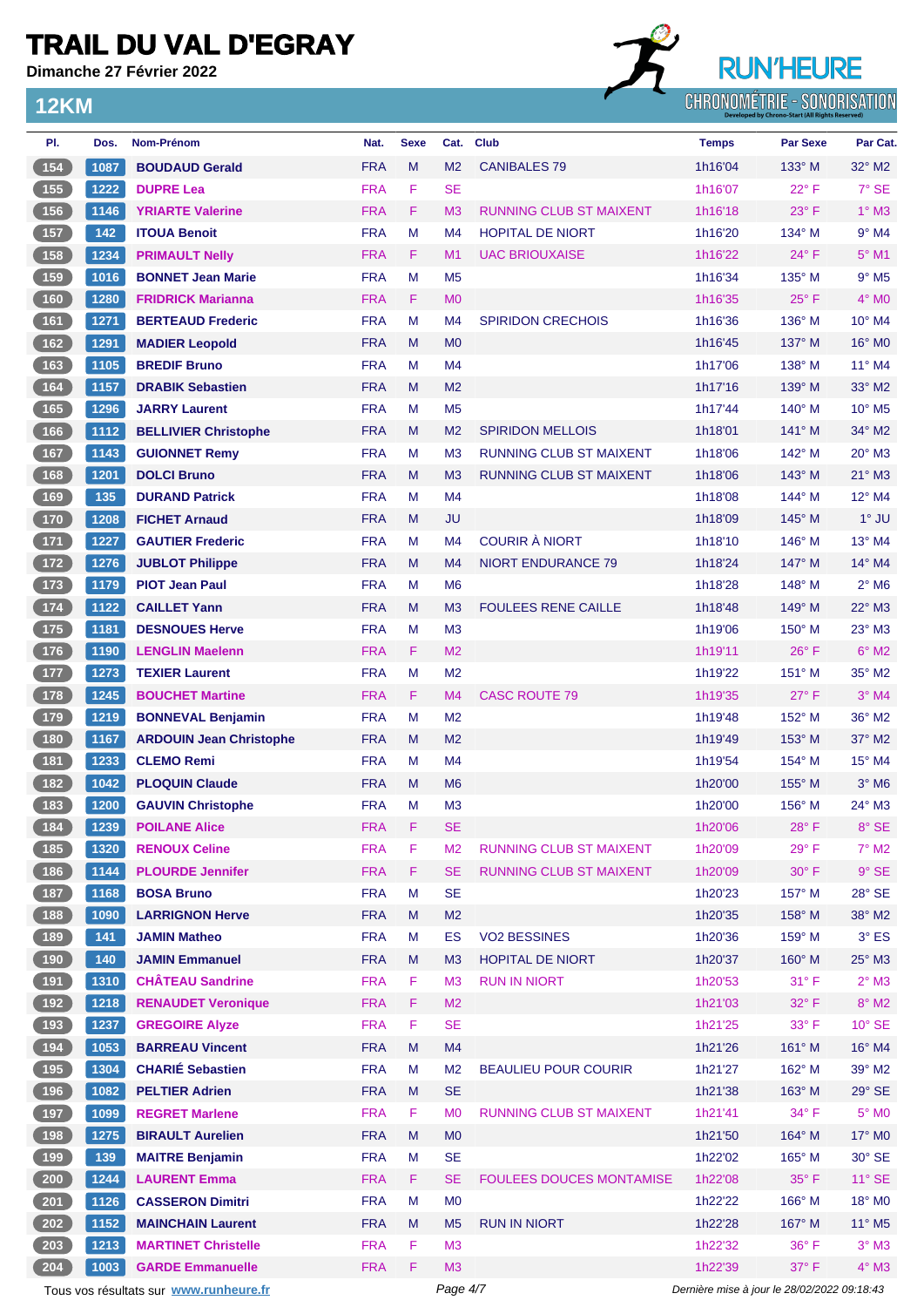**Dimanche 27 Février 2022**

**12KM**

## **RUN'HEURE** CHRONOMÉTRIE - SONORISATION

| PI.               | Dos. | <b>Nom-Prénom</b>                      | Nat.       | <b>Sexe</b> | Cat.           | <b>Club</b>                     | <b>Temps</b>                                | <b>Par Sexe</b> | Par Cat.                    |
|-------------------|------|----------------------------------------|------------|-------------|----------------|---------------------------------|---------------------------------------------|-----------------|-----------------------------|
| 205               | 1069 | <b>LE ROUX Carole</b>                  | <b>FRA</b> | F           | M <sub>2</sub> | <b>CANIBALES 79</b>             | 1h22'41                                     | 38° F           | $9°$ M <sub>2</sub>         |
| 206               | 1052 | <b>BLAIS Celine</b>                    | <b>FRA</b> | F           | M <sub>0</sub> |                                 | 1h22'43                                     | $39^\circ$ F    | $6^\circ$ M <sub>0</sub>    |
| 207               | 1160 | <b>LEFRANC Clarisse</b>                | <b>FRA</b> | F           | M <sub>1</sub> |                                 | 1h22'43                                     | $40^{\circ}$ F  | $6^{\circ}$ M1              |
| $208$             | 1071 | <b>CARRICART Maitena</b>               | <b>FRA</b> | F           | <b>SE</b>      |                                 | 1h22'56                                     | $41^{\circ}$ F  | $12^{\circ}$ SE             |
| $\frac{209}{200}$ | 1270 | <b>THIEBAULT Pascal</b>                | <b>FRA</b> | M           | M <sub>3</sub> |                                 | 1h23'15                                     | $168^\circ$ M   | $26^\circ$ M3               |
| 210               | 1285 | <b>ROBIN Emilie</b>                    | <b>FRA</b> | F           | M <sub>0</sub> |                                 | 1h23'21                                     | 42° F           | $7^\circ$ MO                |
| 211               | 1116 | <b>ROBIN Sandra</b>                    | <b>FRA</b> | F           | M <sub>2</sub> | <b>STADE NIORTAIS TRIATHLON</b> | 1h23'22                                     | $43^\circ$ F    | $10^{\circ}$ M2             |
| 212               | 1204 | <b>HURTEAU Serge</b>                   | <b>FRA</b> | M           | M <sub>5</sub> | <b>STADE NIORTAIS TRIATHLON</b> | 1h23'22                                     | 169° M          | $12^{\circ}$ M <sub>5</sub> |
| 213               | 1059 | <b>PERRIN Stephane</b>                 | <b>FRA</b> | M           | M <sub>2</sub> | <b>CHERVEUX RUN'ATURE</b>       | 1h23'24                                     | $170^\circ$ M   | 40° M2                      |
| 214               | 1150 | <b>MILLEY Lucie</b>                    | <b>FRA</b> | F           | M <sub>1</sub> |                                 | 1h23'43                                     | $44^{\circ}$ F  | $7^\circ$ M1                |
| $215$             | 1061 | <b>SAMPAIO Lauranne</b>                | <b>FRA</b> | F           | <b>ES</b>      |                                 | 1h23'55                                     | 45° F           | $1^\circ$ ES                |
| $216$             | 1313 | <b>LE GUY Candice</b>                  | <b>FRA</b> | F           | M <sub>2</sub> | <b>VO2 BESSINES</b>             | 1h24'13                                     | $46^{\circ}$ F  | $11^{\circ}$ M2             |
| 217               | 1085 | <b>FRISCH Nicolas</b>                  | <b>FRA</b> | M           | M1             | <b>CANIBALES 79</b>             | 1h24'13                                     | $171^\circ$ M   | $17^{\circ}$ M1             |
| $218$             | 1207 | <b>FICHET Jean Marc</b>                | <b>FRA</b> | M           | M4             |                                 | 1h24'19                                     | 172° M          | $17^\circ$ M4               |
| 219               | 1216 | <b>MOREAU Philippem</b>                | <b>FRA</b> | M           | M <sub>5</sub> |                                 | 1h24'21                                     | $173^\circ$ M   | $13^\circ$ M <sub>5</sub>   |
| 220               | 1220 | <b>CLEMENTE Cedric</b>                 | <b>FRA</b> | M           | M <sub>2</sub> |                                 | 1h24'31                                     | 174° M          | $41^\circ$ M2               |
| 221               | 1221 | <b>CLEMENTE Cynthia</b>                | <b>FRA</b> | F           | M <sub>2</sub> |                                 | 1h24'31                                     | $47^\circ$ F    | $12^{\circ}$ M2             |
| 222               | 1141 | <b>HAY Nathalie</b>                    | <b>FRA</b> | F           | M <sub>4</sub> | <b>RUNNING CLUB ST MAIXENT</b>  | 1h24'34                                     | 48° F           | $4^\circ$ M4                |
| 223               | 1139 | <b>SIMON Joel</b>                      | <b>FRA</b> | M           | M <sub>3</sub> | <b>RUNNING CLUB ST MAIXENT</b>  | 1h24'43                                     | $175^\circ$ M   | $27^\circ$ M3               |
| 224               | 1163 | <b>CHAUDRON Stephane</b>               | <b>FRA</b> | М           | M <sub>2</sub> | <b>12-14 NIORT</b>              | 1h24'43                                     | 176° M          | 42° M2                      |
| 225               | 1188 | <b>JOYET Benjamin</b>                  | <b>FRA</b> | M           | M1             |                                 | 1h24'53                                     | 177° M          | $18^{\circ}$ M1             |
| $226$             | 1058 | <b>GUERIN Axel</b>                     | <b>FRA</b> | M           | <b>SE</b>      |                                 | 1h24'55                                     | $178^\circ$ M   | 31° SE                      |
| 227               | 1025 | <b>GUERIN Morgane</b>                  | <b>FRA</b> | F           | <b>SE</b>      |                                 | 1h24'56                                     | $49^\circ$ F    | $13^\circ$ SE               |
| 228               | 1269 | <b>CHATRY Paul</b>                     | <b>FRA</b> | M           | <b>SE</b>      |                                 | 1h24'56                                     | 179° M          | 32° SE                      |
| 229               | 133  | <b>GOURLAOUEN Tanguy</b>               | <b>FRA</b> | M           | <b>CA</b>      |                                 | 1h24'58                                     | $180^\circ$ M   | 5° CA                       |
| $230$             | 131  | <b>DEBOEUF Faustine</b>                | <b>FRA</b> | F           | <b>CA</b>      | NACO79                          | 1h24'58                                     | $50^{\circ}$ F  | 1° CA                       |
| $231$             | 1108 | <b>MILLERAND Corinne</b>               | <b>FRA</b> | F           | M <sub>2</sub> |                                 | 1h25'05                                     | 51° F           | 13° M2                      |
| 232               | 1176 | <b>ROBICHON Jean Claude</b>            | <b>FRA</b> | M           | M7             |                                 | 1h25'05                                     | 181° M          | $2^{\circ}$ M7              |
| 233               | 1097 | <b>GUIROUX Eric</b>                    | <b>FRA</b> | M           | M <sub>2</sub> |                                 | 1h25'05                                     | $182^\circ$ M   | 43° M2                      |
| $234$             | 1098 | <b>GUIROUX Tristan</b>                 | <b>FRA</b> | М           | M <sub>2</sub> |                                 | 1h25'05                                     | $183^\circ$ M   | 44° M2                      |
| 235               | 130  | <b>DELAHAYE Stephanie</b>              | <b>FRA</b> | F           | M <sub>2</sub> | ATHLETIC CLUB DU PAYS D ANC     | 1h25'14                                     | 52°F            | 14° M2                      |
| 236               | 1084 | <b>FRISCH Alice</b>                    | <b>FRA</b> | F           | M <sub>0</sub> | <b>CANIBALES 79</b>             | 1h25'34                                     | $53^\circ$ F    | $8^\circ$ MO                |
| 237               | 1184 | <b>BROSSARD Laura</b>                  | <b>FRA</b> | F           | <b>SE</b>      | <b>STADE NIORTAIS TRIATHLON</b> | 1h26'00                                     | 54° F           | $14^\circ$ SE               |
| $238$             | 1050 | <b>SINTES Antony</b>                   | <b>FRA</b> | M           | <b>ES</b>      |                                 | 1h26'04                                     | $184^\circ$ M   | $4^\circ$ ES                |
| 239               | 1283 | <b>RIMBAUD Nathalie</b>                | <b>FRA</b> | F           | M <sub>2</sub> |                                 | 1h26'06                                     | $55^{\circ}$ F  | $15^\circ$ M2               |
| 240               | 1281 | <b>RONDARD Olivia</b>                  | <b>FRA</b> | F           | M <sub>0</sub> |                                 | 1h26'06                                     | 56°F            | $9°$ MO                     |
| 241               | 1124 | <b>CHUPIN Pierric</b>                  | <b>FRA</b> | M           | M1             |                                 | 1h26'27                                     | 185° M          | 19° M1                      |
| 242               | 1172 | <b>MAGOT Ingrid</b>                    | <b>FRA</b> | F           | M <sub>2</sub> |                                 | 1h26'28                                     | $57^\circ$ F    | $16^{\circ}$ M2             |
| 243               | 1173 | <b>PILLOT Juliette</b>                 | <b>FRA</b> | F           | M1             | <b>REVEURS DE D+</b>            | 1h26'29                                     | 58°F            | $8^\circ$ M1                |
| 244               | 137  | <b>DALLET Sebastien</b>                | <b>FRA</b> | M           | <b>SE</b>      | <b>ESG RUNNING</b>              | 1h26'39                                     | 186° M          | 33° SE                      |
| 245               | 1001 | <b>FICHET Tatiana</b>                  | <b>FRA</b> | F.          | M <sub>2</sub> | <b>ESG RUNNING</b>              | 1h26'39                                     | 59°F            | $17^\circ$ M2               |
| 246               | 134  | <b>SENELIER Didier</b>                 | <b>FRA</b> | M           | M <sub>6</sub> | <b>RUN IN NIORT</b>             | 1h27'13                                     | 187° M          | $4^\circ$ M6                |
| 247               | 1072 | <b>CHABAT Estelle</b>                  | <b>FRA</b> | F.          | <b>SE</b>      |                                 | 1h27'15                                     | $60^\circ$ F    | $15^\circ$ SE               |
| $248$             | 1259 | <b>VENEREAU Michel</b>                 | <b>FRA</b> | M           | M <sub>6</sub> | <b>SBAC</b>                     | 1h27'29                                     | 188° M          | $5^\circ$ M6                |
| 249               | 1210 | <b>ROY Edwige</b>                      | <b>FRA</b> | F.          | M <sub>2</sub> | <b>CA PARTHENAY</b>             | 1h27'36                                     | $61^{\circ}$ F  | 18° M2                      |
| 250               | 1175 | <b>NAVARRE Isabelle</b>                | <b>FRA</b> | F           | M4             | <b>STADE NIORTAIS TRIATHLON</b> | 1h27'43                                     | $62^{\circ}$ F  | $5^\circ$ M4                |
| 251               | 1161 | <b>COLIN Pauline</b>                   | <b>FRA</b> | F           | ES             | <b>SPIRIDON MELLOIS</b>         | 1h27'54                                     | 63° F           | $2^{\circ}$ ES              |
| $252$             | 1268 | <b>DAZUT Jean Michel</b>               | <b>FRA</b> | M           | M7             | <b>RUN IN NIORT</b>             | 1h28'01                                     | 189° M          | $3^\circ$ M7                |
| 253               | 1021 | <b>ELIE Lucas</b>                      | <b>FRA</b> | M           | <b>SE</b>      |                                 | 1h28'09                                     | 190° M          | 34° SE                      |
| 254               | 1009 | <b>NOIRAULT Lena</b>                   | <b>FRA</b> | F           | <b>SE</b>      | <b>ESG RUNNING</b>              | 1h28'09                                     | $64^{\circ}$ F  | $16°$ SE                    |
| 255               | 1195 | <b>BRILLOUX Laurence</b>               | <b>FRA</b> | F           | M3             | RADO <sub>79</sub>              | 1h28'20                                     | $65^{\circ}$ F  | $5^\circ$ M3                |
|                   |      | Tous vos résultats sur www.runheure.fr |            |             | Page 5/7       |                                 | Dernière mise à jour le 28/02/2022 09:18:43 |                 |                             |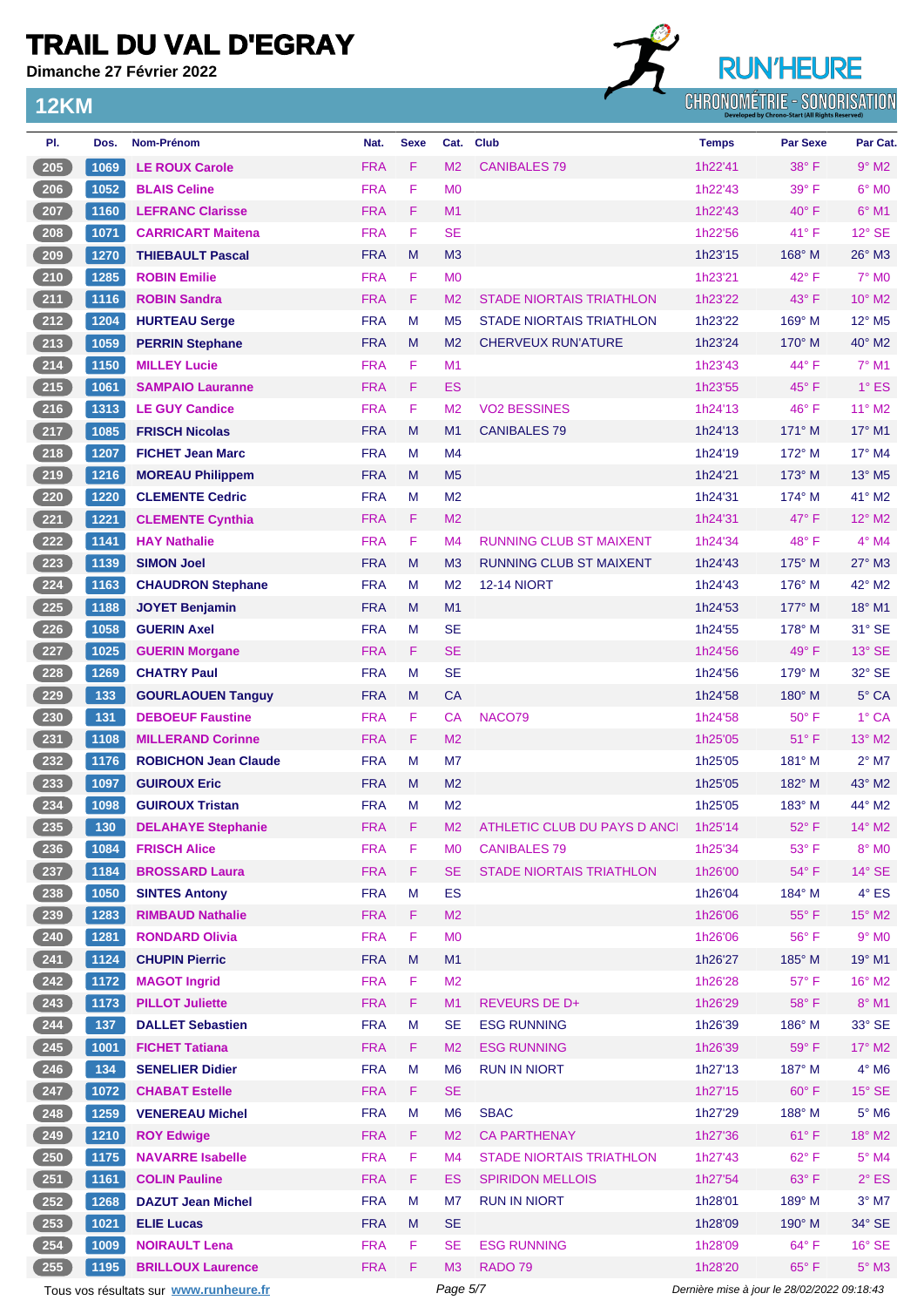**Dimanche 27 Février 2022**

**12KM**



| PI.                | Dos. | <b>Nom-Prénom</b>                      | Nat.       | <b>Sexe</b> | Cat.           | Club                              | <b>Temps</b> | <b>Par Sexe</b>                             | Par Cat.           |
|--------------------|------|----------------------------------------|------------|-------------|----------------|-----------------------------------|--------------|---------------------------------------------|--------------------|
| 256                | 1156 | <b>LAVAUD Christelle</b>               | <b>FRA</b> | F           | M <sub>3</sub> | <b>REVEURS DE D+</b>              | 1h28'35      | $66^{\circ}$ F                              | $6^\circ$ M3       |
| 257                | 1158 | <b>MIGEON Severine</b>                 | <b>FRA</b> | F           | M <sub>2</sub> |                                   | 1h29'25      | $67^\circ$ F                                | 19° M2             |
| 258                | 1159 | <b>SAULNIER Helene</b>                 | <b>FRA</b> | F           | M1             | <b>RUN IN NIORT</b>               | 1h29'26      | $68^{\circ}$ F                              | $9°$ M1            |
| 259                | 1075 | <b>TROUVE Marc</b>                     | <b>FRA</b> | M           | M <sub>3</sub> |                                   | 1h29'29      | 191° M                                      | 28° M3             |
| 260                | 1225 | <b>GOMES TEIXEIRA Melissa</b>          | <b>FRA</b> | F           | <b>SE</b>      |                                   | 1h29'40      | 69°F                                        | $17^\circ$ SE      |
| 261                | 1096 | <b>BONNEMAINS Valerie</b>              | <b>FRA</b> | F           | M1             | AMICALE MACIF DES COUREURS        | 1h29'41      | 70° F                                       | 10° M1             |
| 262                | 1279 | <b>FOUIN Helene</b>                    | <b>FRA</b> | F           | M <sub>2</sub> | <b>AMCF</b>                       | 1h29'42      | $71^{\circ}$ F                              | $20^\circ$ M2      |
| 263                | 1079 | <b>RENNETEAU Francine</b>              | <b>FRA</b> | F           | M <sub>3</sub> | <b>VO2 BESSINES</b>               | 1h30'00      | $72^{\circ}$ F                              | $7^\circ$ M3       |
| 264                | 1138 | <b>PEREZ Mickael</b>                   | <b>FRA</b> | M           | M <sub>0</sub> | <b>RUNNING CLUB ST MAIXENT</b>    | 1h30'05      | 192° M                                      | 19° M <sub>0</sub> |
| 265                | 1149 | <b>ONEE Olivier</b>                    | <b>FRA</b> | м           | M <sub>3</sub> |                                   | 1h30'06      | $193^\circ$ M                               | $29°$ M3           |
| 266                | 1224 | <b>JAMONNEAU Jean Michel</b>           | <b>FRA</b> | M           | M <sub>3</sub> |                                   | 1h30'07      | 194° M                                      | $30^\circ$ M3      |
| 267                | 1248 | <b>LE MANACH Valerie</b>               | <b>FRA</b> | F           | M1             |                                   | 1h30'10      | $73^{\circ}$ F                              | $11^{\circ}$ M1    |
| 268                | 1202 | <b>GAUVIN Delphine</b>                 | <b>FRA</b> | F           | M <sub>2</sub> |                                   | 1h30'16      | $74^{\circ}$ F                              | $21^\circ$ M2      |
| 269                | 1133 | <b>GEORGET Caroline</b>                | <b>FRA</b> | F           | M <sub>1</sub> | <b>RUNNING CLUB ST MAIXENT</b>    | 1h30'19      | $75^{\circ}$ F                              | 12° M1             |
| 270                | 1045 | <b>COUTHOUIS Coline</b>                | <b>FRA</b> | F           | <b>SE</b>      |                                   | 1h30'21      | 76°F                                        | $18^\circ$ SE      |
| 271                | 1047 | <b>THIBURCE Alexis</b>                 | <b>FRA</b> | M           | <b>SE</b>      |                                   | 1h30'21      | 195° M                                      | 35° SE             |
| 272                | 1046 | <b>CAILLAUD Etienne</b>                | <b>FRA</b> | M           | <b>SE</b>      |                                   | 1h30'21      | $196^\circ$ M                               | $36^\circ$ SE      |
| 273                | 1044 | <b>MICHAUD Dorian</b>                  | <b>FRA</b> | M           | <b>SE</b>      | <b>SURESNES PASSION ATHLE MAF</b> | 1h30'21      | $197^\circ$ M                               | 37° SE             |
| 274                | 1086 | <b>GAUDIN Maelle</b>                   | <b>FRA</b> | F           | M <sub>0</sub> | <b>TDR NIORT</b>                  | 1h30'44      | $77^\circ$ F                                | 10° M0             |
| $275$              | 1129 | <b>LEJEUNE Alice</b>                   | <b>FRA</b> | F           | M <sub>0</sub> |                                   | 1h30'44      | 78° F                                       | 11° M0             |
| $\frac{276}{2}$    | 1315 | <b>BERNARD Christophe</b>              | <b>FRA</b> | M           | M <sub>3</sub> | <b>JOG FORS</b>                   | 1h30'47      | $198^\circ$ M                               | $31^\circ$ M3      |
| 277                | 1078 | <b>GERARD Perine</b>                   | <b>FRA</b> | F           | <b>SE</b>      |                                   | 1h31'01      | $79^\circ$ F                                | 19° SE             |
| 278                | 1264 | <b>ROUX Celine</b>                     | <b>FRA</b> | F           | M1             |                                   | 1h31'08      | $80^\circ$ F                                | $13^{\circ}$ M1    |
| 279                | 1051 | <b>BLAIS Pierrick</b>                  | <b>FRA</b> | M           | M <sub>1</sub> |                                   | 1h31'16      | 199° M                                      | 20° M1             |
| 280                | 1142 | <b>GIROUX Celine</b>                   | <b>FRA</b> | F           | M <sub>2</sub> | <b>RUNNING CLUB ST MAIXENT</b>    | 1h31'25      | 81°F                                        | 22° M2             |
| 281                | 1147 | <b>GAMON Laura</b>                     | <b>FRA</b> | F           | <b>SE</b>      | <b>RUNNING CLUB ST MAIXENT</b>    | 1h31'25      | 82°F                                        | $20^\circ$ SE      |
| 282                | 1286 | <b>BOURREAU Guylaine</b>               | <b>FRA</b> | F           | M <sub>1</sub> | <b>SPIRIDON CRECHOIS</b>          | 1h31'50      | 83°F                                        | 14° M1             |
| 283                | 1293 | <b>BAUDOUIN Adeline</b>                | <b>FRA</b> | F           | M <sub>0</sub> |                                   | 1h31'50      | 84°F                                        | $12^{\circ}$ MO    |
| 284                | 1148 | <b>RICHARD Muriel</b>                  | <b>FRA</b> | F           | M <sub>2</sub> |                                   | 1h32'06      | $85^{\circ}$ F                              | $23^\circ$ M2      |
| 285                | 1039 | <b>LACROIX Philippe</b>                | <b>FRA</b> | M           | M4             |                                   | 1h32'53      | 200° M                                      | 18° M4             |
| (286)              | 1183 | <b>JARRIAULT Anne Valerie</b>          | <b>FRA</b> | F.          | M1             |                                   | 1h33'30      | $86^{\circ}$ F                              | 15° M1             |
| 287                | 1131 | <b>VERDON Marion</b>                   | <b>FRA</b> | F           | <b>SE</b>      | <b>MARAIS NIGNT AVENTURE</b>      | 1h34'22      | 87°F                                        | 21° SE             |
| 288                | 1130 | <b>VERDON Clement</b>                  | <b>FRA</b> | M           | <b>SE</b>      | <b>MARAIS NIGNT AVENTURE</b>      | 1h34'22      | 201° M                                      | 38° SE             |
| 289                | 129  | <b>LENGLET Gerard</b>                  | <b>FRA</b> | M           | M <sub>5</sub> | <b>MARAIS'NIGHT AVENTURE</b>      | 1h34'27      | 202° M                                      | 14° M5             |
| 290                | 146  | <b>DOMENECH Caroline</b>               | <b>FRA</b> | F.          | M1             |                                   | 1h34'30      | 88°F                                        | 16° M1             |
| 291                | 145  | <b>DOMENECH Benjamin</b>               | <b>FRA</b> | M           | M1             |                                   | 1h34'30      | 203° M                                      | $21^{\circ}$ M1    |
| 292                | 1305 | <b>CHAUVIN Nicolas</b>                 | <b>FRA</b> | M           | M <sub>3</sub> |                                   | 1h34'33      | 204° M                                      | 32° M3             |
| 293                | 1035 | <b>MAATOUG Natalie</b>                 | <b>FRA</b> | F           | M4             |                                   | 1h34'36      | 89° F                                       | $6°$ M4            |
| 294                | 1067 | <b>ALBERT PICHARD Nathalie</b>         | <b>FRA</b> | F           | M4             |                                   | 1h34'44      | $90^\circ$ F                                | 7° M4              |
| $295$              | 1169 | <b>CHENU Clarisse</b>                  | <b>FRA</b> | F           | M1             |                                   | 1h34'56      | 91° F                                       | 17° M1             |
| 296                | 138  | <b>AIME Marylene</b>                   | <b>FRA</b> | F           | M4             | SA FONTENAY LE COMTE LES G/       | 1h35'01      | 92°F                                        | 8° M4              |
| 297                | 1037 | <b>DUPONT David</b>                    | <b>FRA</b> | М           | M <sub>3</sub> |                                   | 1h35'22      | 205° M                                      | $33^\circ$ M3      |
| 298                | 1027 | <b>DUCASSE Maud</b>                    | <b>FRA</b> | F           | M <sub>0</sub> |                                   | 1h35'24      | 93° F                                       | 13° MO             |
| 299                | 1060 | <b>VINCENT Laurence</b>                | <b>FRA</b> | F           | M1             |                                   | 1h35'36      | 94° F                                       | 18° M1             |
| 300                | 1070 | <b>VINCENT Lea</b>                     | <b>FRA</b> | F           | <b>SE</b>      |                                   | 1h35'36      | $95^{\circ}$ F                              | $22^\circ$ SE      |
| 301                | 1024 | <b>BRUNOT Nadine</b>                   | <b>FRA</b> | F           | M1             |                                   | 1h35'48      | 96°F                                        | 19° M1             |
| $\left(302\right)$ | 1022 | <b>ALEM Guillaume</b>                  | <b>FRA</b> | M           | M1             |                                   | 1h35'48      | 206° M                                      | 22° M1             |
| 303                | 1083 | <b>PETORIN Patrick</b>                 | <b>FRA</b> | M           | M4             | SUPER U CHAMPDENIERS              | 1h35'52      | 207° M                                      | $19^\circ$ M4      |
| 304                | 1177 | <b>GREGOIRE Laetitia</b>               | <b>FRA</b> | F           | M1             |                                   | 1h35'57      | $97^\circ$ F                                | 20° M1             |
| 305                | 1185 | <b>FRAIGNEAU Sophie</b>                | <b>FRA</b> | F           | M <sub>2</sub> |                                   | 1h35'57      | $98^{\circ}$ F                              | 24° M2             |
| 306                | 1107 | <b>BESSET Laetitia</b>                 | <b>FRA</b> | F           | M1             | <b>STADE NIORTAIS TRIATHLON</b>   | 1h35'57      | 99°F                                        | $21^{\circ}$ M1    |
|                    |      | Tous vos résultats sur www.runheure.fr |            |             | Page 6/7       |                                   |              | Dernière mise à jour le 28/02/2022 09:18:43 |                    |